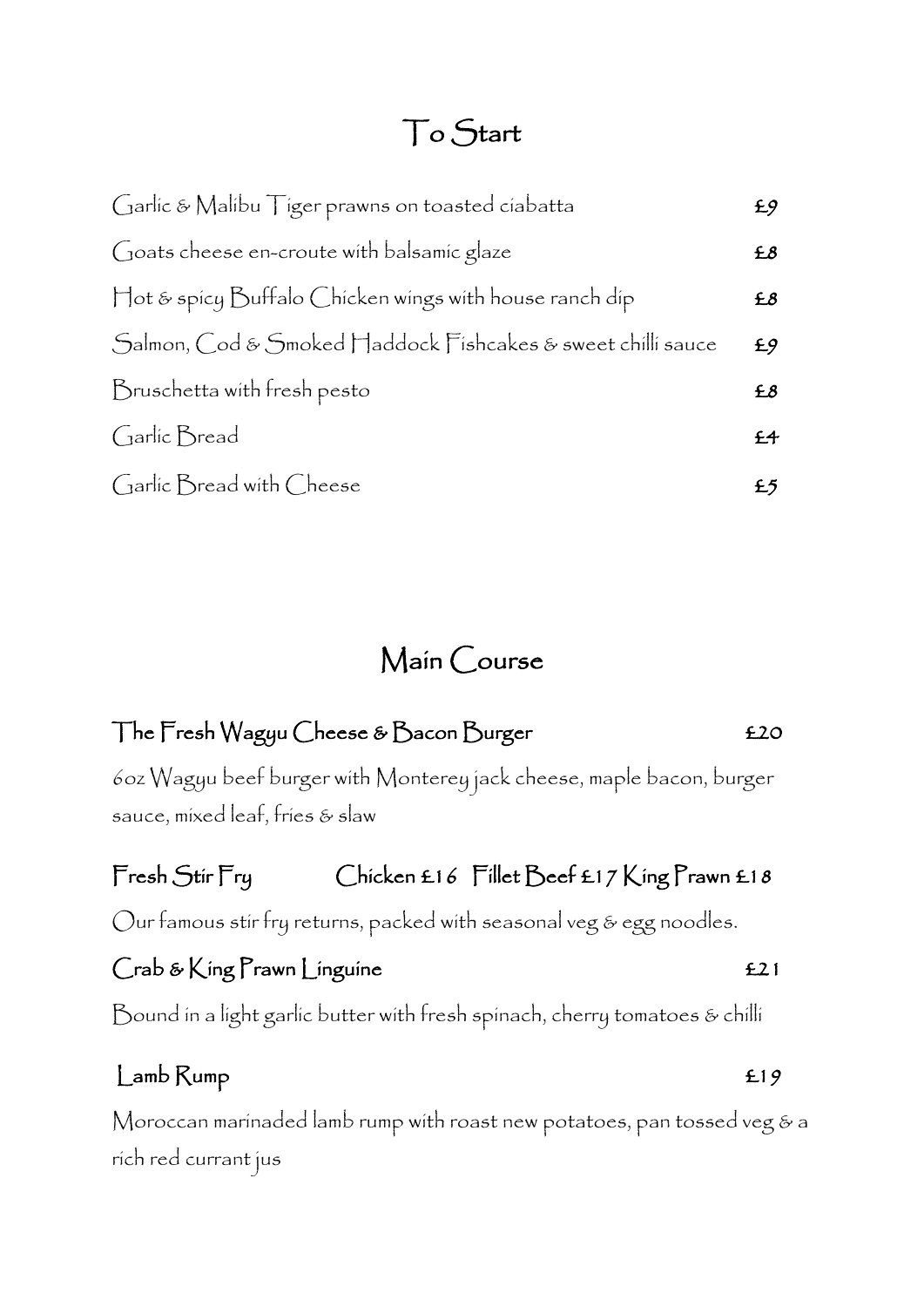## Pine Nut & Cherry Tomato Linguine **ELE**

Roast pine nuts, cherry tomatoes, spinach & chilli in a light garlic butter sauce

## Thai Green Chicken Curry **Election** Election **Election** Election **Election** Election **Election**

In house spiced Thai green curry Pak choi, mange tout, peppers & spinach Served with rice, fries or half 'n' half

## Char Grilled Chicken **£16**

Char Grilled Chicken breast, new potatoes, pan tossed veg with a Sun blushed tomato cream sauce

## $V$ egan vegetable Penang Curry  $E15$

Seasonal veg bound in a light but zingy coconut curry sauce, served with rice, fries or half 'n' half

## Seared Sea Bass **£22**

Pan Seared Sea bass, new potatoes, spinach, broccoli & a lemon butter cream sauce

## $8$ oz Fillet steak  $£32$

Homemade chunky chips, rocket, parmesan & tomato salad and peppercorn sauce